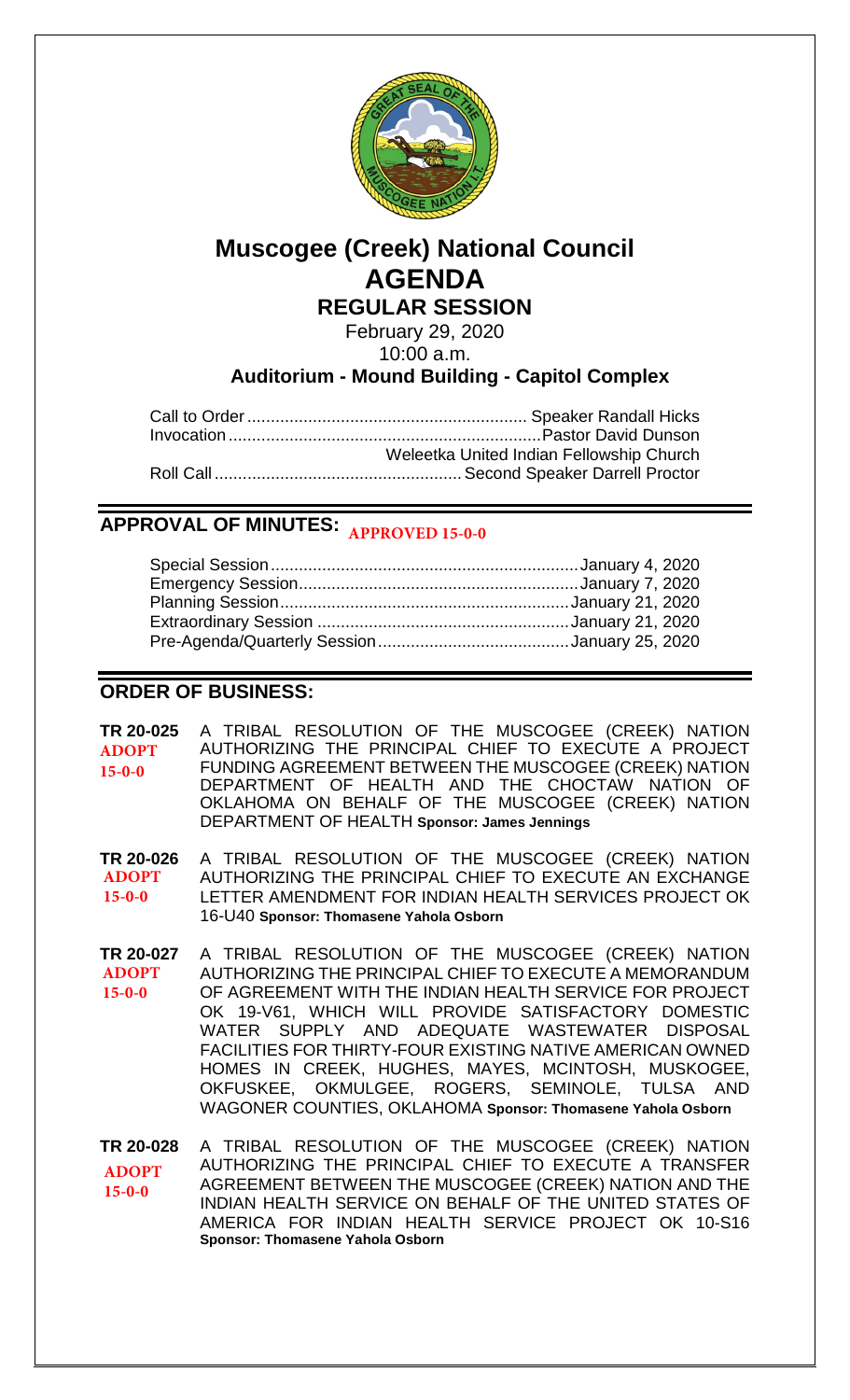### Regular Session February 29, 2020 Page 2

- **[TR 20-029](bills/20-029.pdf)** A TRIBAL RESOLUTION OF THE MUSCOGEE (CREEK) NATION AUTHORIZING THE PRINCIPAL CHIEF TO EXECUTE CERTAIN AGREEMENTS WITH TRUE DIGITAL SECURITY ON BEHALF OF THE MUSCOGEE (CREEK) NATION OFFICE OF CHILD SUPPORT ENFORCEMENT **Sponsor: Robert Hufft ADOPT 15-0-0**
- **[TR 20-030](bills/20-030.pdf)** A TRIBAL RESOLUTION OF THE MUSCOGEE (CREEK) NATION AUTHORIZING THE PRINCIPAL CHIEF TO SUBMIT A GRANT APPLICATION TO THE DEPARTMENT OF JUSTICE, OFFICE OF COMMUNITY ORIENTED POLICING SERVICES (COPS), 2020 COPS HIRING PROGRAM (CHP) GRANT PROGRAM FOR THE MUSCOGEE (CREEK) NATION LIGHTHORSE POLICE DEPARTMENT **Sponsor: Robert Hufft ADOPT 15-0-0**

**[TR 20-031](bills/20-031.pdf)** A TRIBAL RESOLUTION OF THE MUSCOGEE (CREEK) NATION AUTHORIZING THE PRINCIPAL CHIEF TO EXECUTE A MEMORANDUM OF UNDERSTANDING WITH MUSKOGEE CITY-COUNTY PORT AUTHORITY FOR IMPROVEMENTS TO BATFISH ROAD **Sponsor: Joyce Deere ADOPT 15-0-0**

**[TR 20-032](bills/20-032.pdf)** A TRIBAL RESOLUTION OF THE MUSCOGEE (CREEK) NATION AUTHORIZING THE PRINCIPAL CHIEF TO EXECUTE A MEMORANDUM OF AGREEMENT BETWEEN THE CITY OF BROKEN ARROW, THE MUSCOGEE (CREEK) NATION AND ELDERHEART, INC., D/B/A MISSION 22 FOR VETERANS PARK MEMORIAL **Sponsor: Charles McHenry ADOPT 15-0-0**

**[TR 20-033](bills/20-033.pdf)** A TRIBAL RESOLUTION OF THE MUSCOGEE (CREEK) NATION AUTHORIZING THE PRINCIPAL CHIEF TO EXECUTE A MEMORANDUM OF UNDERSTANDING WITH THE OKLAHOMA DEPARTMENT OF TRANSPORTATION FOR THE IMPROVEMENT OF A ROADWAY WITHIN OKMULGEE COUNTY, OKLAHOMA, BY THE MUSCOGEE (CREEK) NATION TRIBAL TRANSPORTATION PROGRAM **Sponsor: James Jennings ADOPT 15-0-0**

**[TR 20-034](bills/20-034.pdf)** A TRIBAL RESOLUTION OF THE MUSCOGEE (CREEK) NATION SUPPORTING THE PASSAGE OF OKLAHOMA HOUSE BILL 2847, HOUSE BILL 2848 AND HOUSE BILL 3345 **Sponsor: Mark Randolph; Co-Sponsor: Anna Marshall; Joyce Deere; Mary Crawford; Randall Hicks; Robert Hufft ADOPT 15-0-0 CO-SPONSOR(S) ADDED WILLIAM LOWE; THOMASENE YAHOLA OSBORN; CHA** 

**[TR 20-035](bills/20-035.pdf)** A TRIBAL RESOLUTION OF THE MUSCOGEE (CREEK) NATION APPROVING THE NATIVE AMERICAN AGRICULTURAL FUND ("NAAF") GRANT LIMITED WAIVER OF SOVEREIGN IMMUNITY AND AUTHORIZING THE PRINCIPAL CHIEF TO EXECUTE A LETTER ACKNOWLEDGING THE LIMITED WAIVER OF SOVEREIGN IMMUNITY IN THE SAME FORM, IN FAVOR OF THE NAAF, FOR THE SOLE PURPOSE OF COMPLYING WITH NAAF'S REQUIREMENTS TO SUPPORT EXECUTION OF A GRANT AGREEMENT BETWEEN NAAF AND THE MUSCOGEE (CREEK) NATION **Sponsor: Joseph Hicks ADOPT 15-0-0**

**[TR 20-036](bills/20-036.pdf)** A TRIBAL RESOLUTION OF THE MUSCOGEE (CREEK) NATION AUTHORIZING THE PRINCIPAL CHIEF TO EXECUTE AN ORDER FORM AND MASTER SERVICES AGREEMENT (COLLECTIVELY, THE "AGREEMENT") WITH CISION US INC. **Sponsor: Travis Scott ADOPT 15-0-0**

**[TR 20-037](bills/20-037.pdf)** A TRIBAL RESOLUTION OF THE MUSCOGEE (CREEK) NATION AMENDING TR 18-099 (A TRIBAL RESOLUTION OF THE MUSCOGEE (CREEK) NATION CREATING A MUSCOGEE BUSINESS ASSESSMENT COMMITTEE) AS AMENDED BY TR 18-135 AND TR 19-070 **Sponsor: Travis Scott ADOPT 15-0-0**